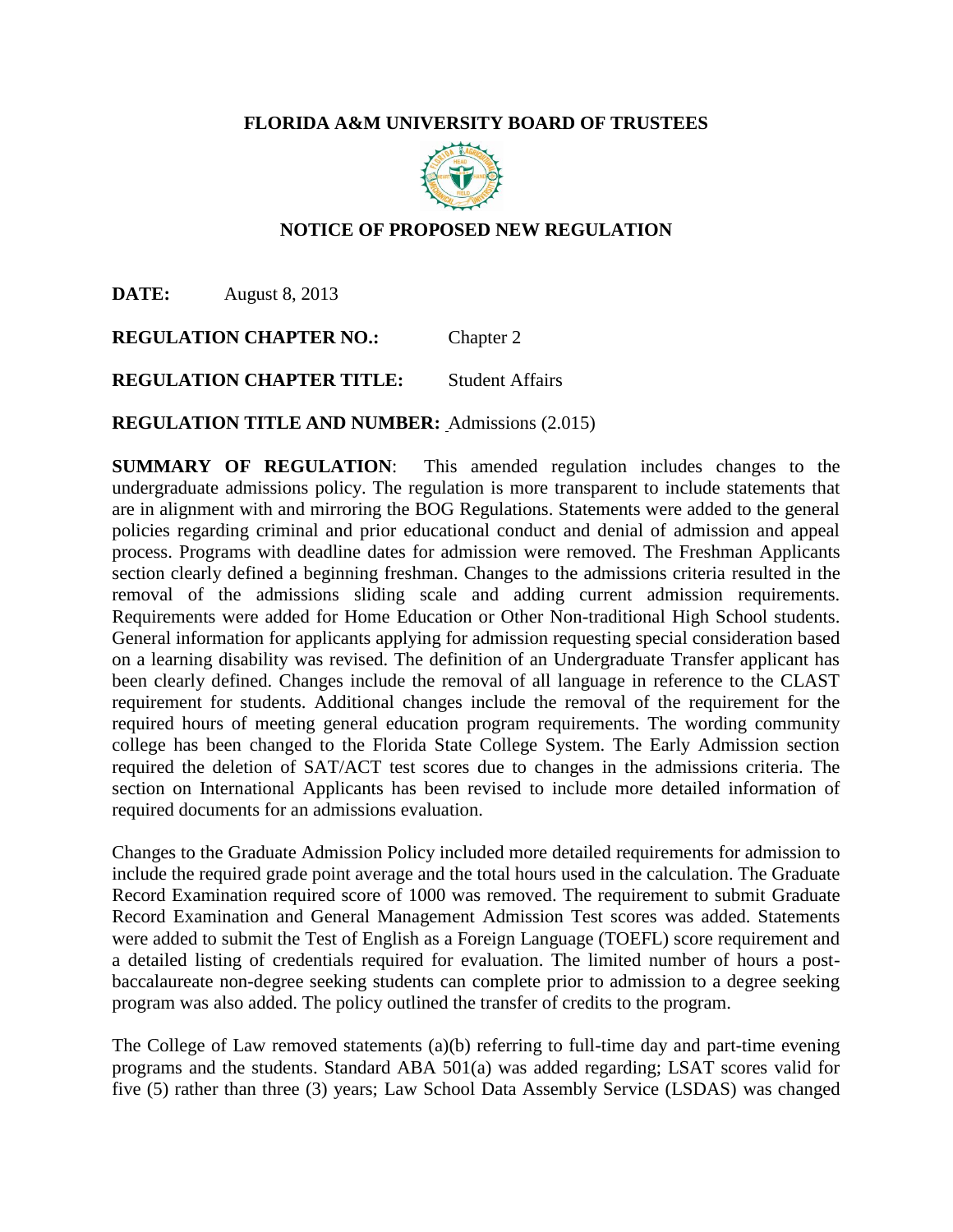to Credential Assembly Service (CAS) of the Law School Admission Council; and the April 1<sup>st</sup> deadline was replaced with the published deadline on the College of Law's website.

**AUTHORITY FOR REGULATION**: Section 7, Article IX, Florida Constitution and Board of Governors Regulations 1.001, 6.001, 6.002, 6.003, 6.004, 6.009, and 6.018.

**UNIVERSITY OFFICIAL INITIATING THIS REGULATION**: Dr. William Hudson, Jr., Vice President for Student Affairs.

**PROCEDURE FOR COMMENTS:** Written comments concerning this proposed regulation shall be submitted within 14 days of the date of this notice to the person identified below. The comments must specifically identify the regulation you are commenting on.

**THE PERSON TO BE CONTACTED REGARDING THE PROPOSED REGULATION IS:** Dr. William Hudson, Jr., Vice President for Student Affairs, 308 Foote-Hilyer Administration Center, Tallahassee, Florida 32307-3100, (850) 599-3183 (phone), (850) 561- 2674 (fax), william.hudsonjr@famu.edu.

FULL TEXT OF THE PROPOSED REGULATION: The full text of this amended regulation follows: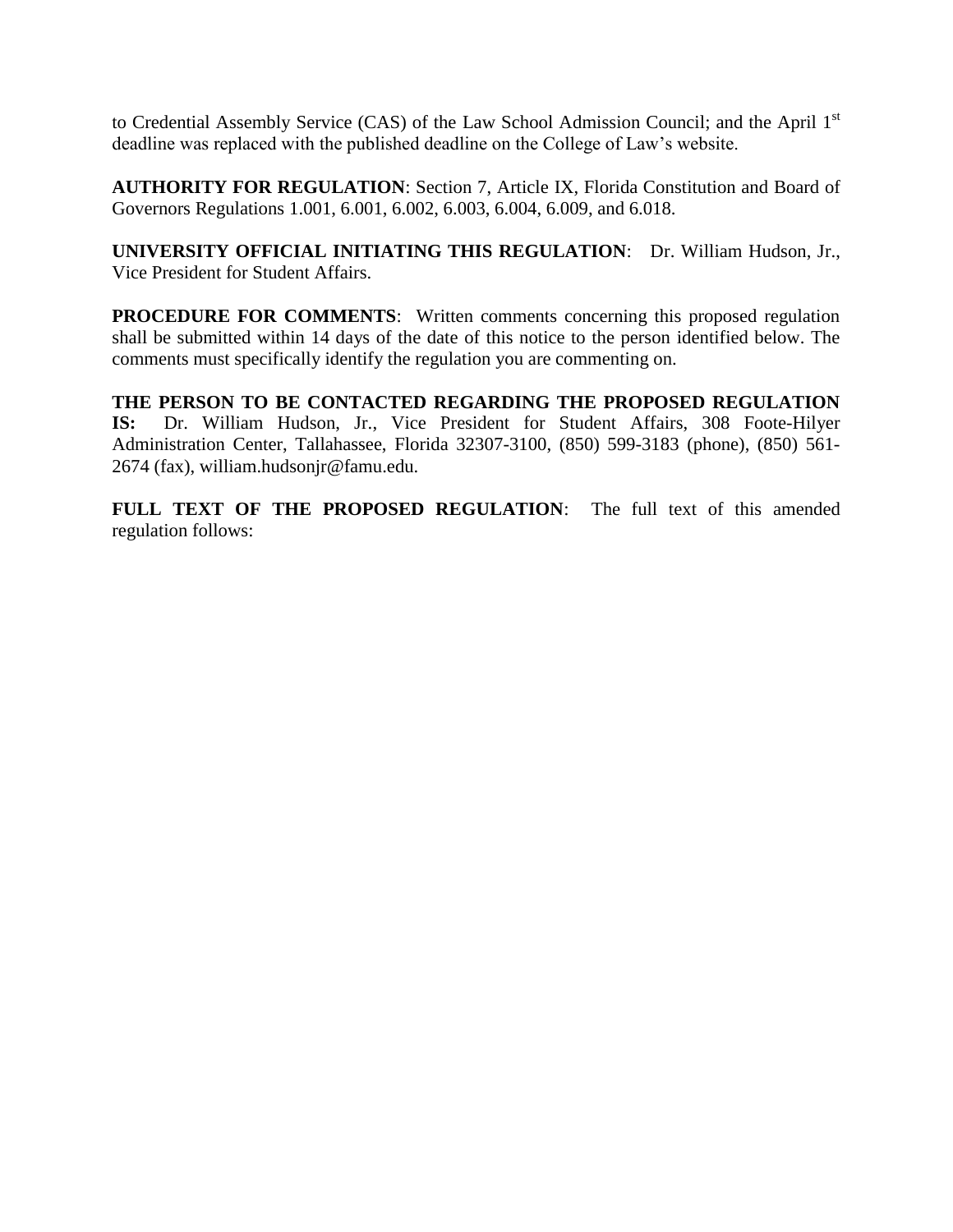### **Regulations of Florida A&M University**



### **2.015 Admissions**

- (1) General Policies: Undergraduate Admissions
	- (a) Florida A&M University  $(FAMU"University")$  +uses the common application form for undergraduate admission to any one of the state universities. Applications may be obtained from any Florida high school or Florida community college, on-line at www.famu.edu www.famu.edu/admissions. , or students may write to the Office of Admissions, Florida A&M University, Tallahassee, Florida 32307-3200.
	- (b) Each applicant must submit an admission application along with the requisite nonrefundable fee. Fee waivers are accepted from First-Time-in-College Florida residents who can document that they have received a fee waiver based on economic need as determined by the College Board or the American College Testing Program. Submission of applications may be as early as twelve (12) months prior to the anticipated enrollment date and by the deadline stated in the university calendar.
	- (c) The selection of applicants for admission to the University is within the jurisdiction of the Florida Board of Governors ("BOG") Regulation 6.002University. However, all admission decisions by the university shall be pursuant to Section 1007.261, Florida Statutes, but subject to the minimum standards adopted by the Board of Governors. In

### **2.015 Admissions** 1 of 21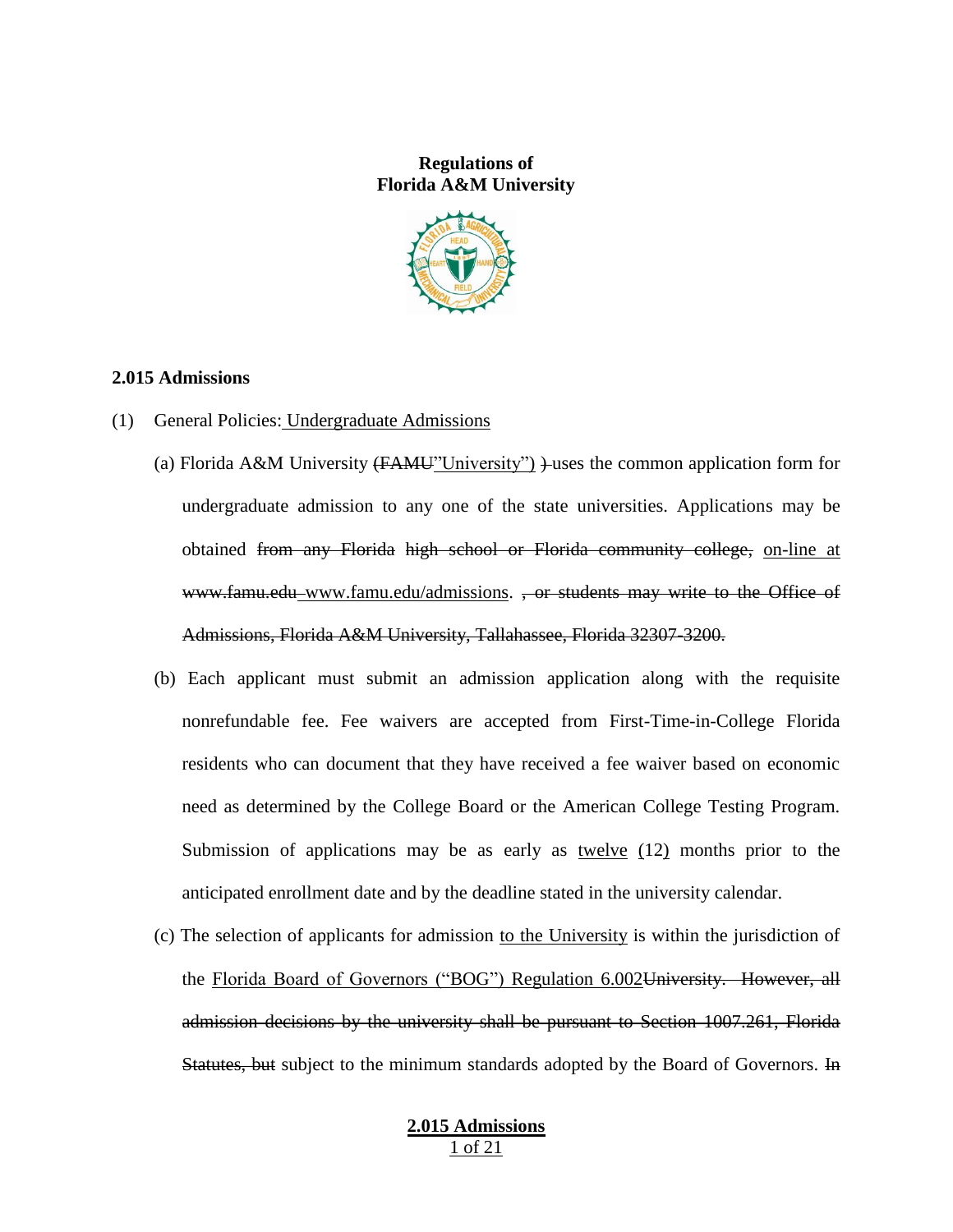all admission activity, the University will give attention to the need to satisfy equal opportunity affirmative action goals.

- (d) No student shall be admitted, enrolled, or matriculated who has not received a high school diploma or its equivalent (e.g., General Education Diploma (GED)), except as provided in Section 1007.271, F.S., as now or as hereafter amended.
- (e) Each student applicant accepted for admission shall, prior to enrolling, submit a FAMU Medical Health History and Immunization form signed by the applicant. All entering applicants born in or after 1957 must provide proof of rubeola and rubella immunizations which is mandatory prior to enrollment. The University reserves the right to refuse aAdmission and/or registration is subject to denial for to any applicant whose health record or report of medical examination indicates the existence of a condition that may be harmful to members of the Uuniversity community.
- (f) All applicants applying for admission are required to disclose on the admission application prior criminal conduct and prior educational misconduct. The University reviews all applications in which a student discloses misconduct at an educational institution as outlined in BOG Regulations 6.001(7,8) in which a student discloses prior criminal conduct as to determine whether the admission of the applicant is in the best interest of the University.
	- i. Misconduct at a previous educational institution which must be disclosed by applicants includes behavioral misconduct (such as fighting) and academic misconduct (such as plagiarism or cheating on an exam) whether it occurred on or off campus. For purposes of this requirement, misconduct includes conduct that resulted, or if still pending, could result in probation, suspension or expulsion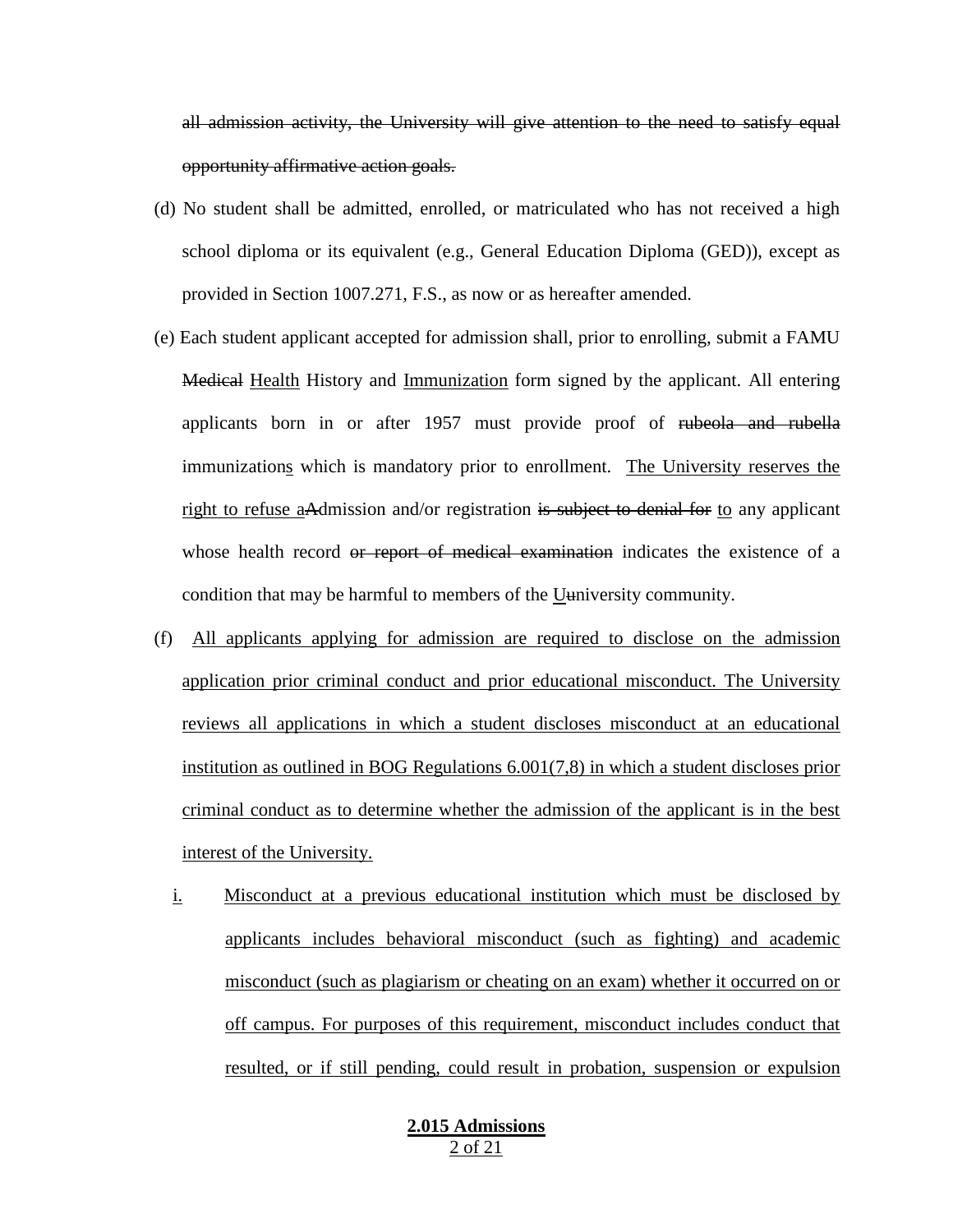from an educational institution but does not include conduct which resulted in or could result in only high school level detention. Misconduct at a previous educational institution does not include academic dismissal, suspension or probation that was due entirely to poor grades.

- ii.  $(2)$  Criminal conduct which must be disclosed includes all felony and misdemeanor convictions and any driver's license revocation or suspension, regardless of the jurisdiction. This includes cases in which the applicant pled *nolo contendre* and also cases in which adjudication was withheld. Applicants are also required to disclose any pending criminal charges. Applicants are not required to disclose a conviction or charges which were expunged or sealed by the court. Applicants are not required to disclose traffic citations which result only in a fine.
- iii. (f) An applicantsion or residency affidavit submitted by or on behalf of an applicant that contains false, fraudulent, or incomplete statements may result in denial or revocation of admission and/or or denial of further registration and/or invalidation of University FAMU credits. Applicants who fail to give complete and accurate responses to the conduct section of the admissions application may be subject to denial of admission, or if already admitted, may be subject to disciplinary action up to and including expulsion or invalidation of credits or degrees earned.
- (g) Admission to the UniversityFAMU shall be on a selective basis within curricula, space, and fiscal limitations. The selection process shall include consideration of multiple factors includinges, but is not limited to:, grades; test scores; educational objectives; pattern of college preparatory courses completed; past misconduct; letters of

### **2.015 Admissions** 3 of 21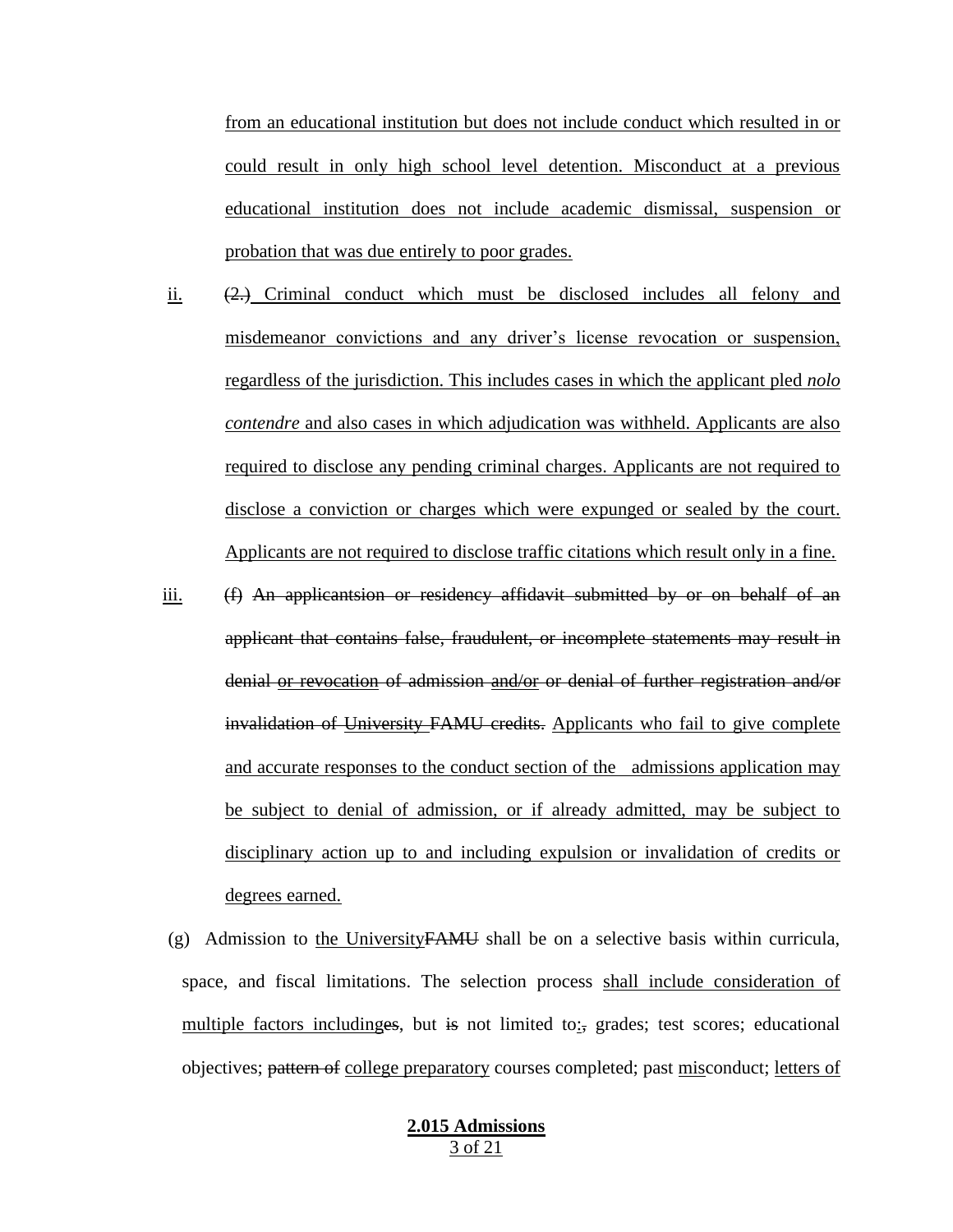recommendations; and personal records other substantiating documentation for admissions. Admission is contingent upon the subsequent receipt of official high school and college or university transcripts and verification of high school diplomas, baccalaureate and master's degrees. Applicants who are dual enrolled in any course work at a college or university or as a special student must submit an official transcript from the institution attended. If these documents are not received, it will result in cancellation of admission or registration.

- (h) Admission to the University does not guarantee admission to a specific school,  $-\sigma$ college, or limited access program that may have additional or higher requirements that the applicant must meet. Admission to a specific school, college, or limited access program isThese criteria are published in the General Catalog of the University.
- (ih) Applicants who are denied admission will be notified in writing within a reasonable time period following the admission decision.
- $(jg)$ Applicants denied admission to the university may appeal the admissions decision to the Admissions Committee if there are extenuating circumstances or information not revealed during the initial application. Appeals for exception shall be in writing and directed to the Office of Admissions and a minimum of three letters of recommendation from teachers, counselors or principal are required. Petitioning for admission does not guarantee approval and the decision of the Admissions Committee is final.
- (ki) Confirmation of financial aid, a scholarship, fellowship, or grant-in-aid does not guarantee admission to the  $U$ *university*.</u>

### **2.015 Admissions** 4 of 21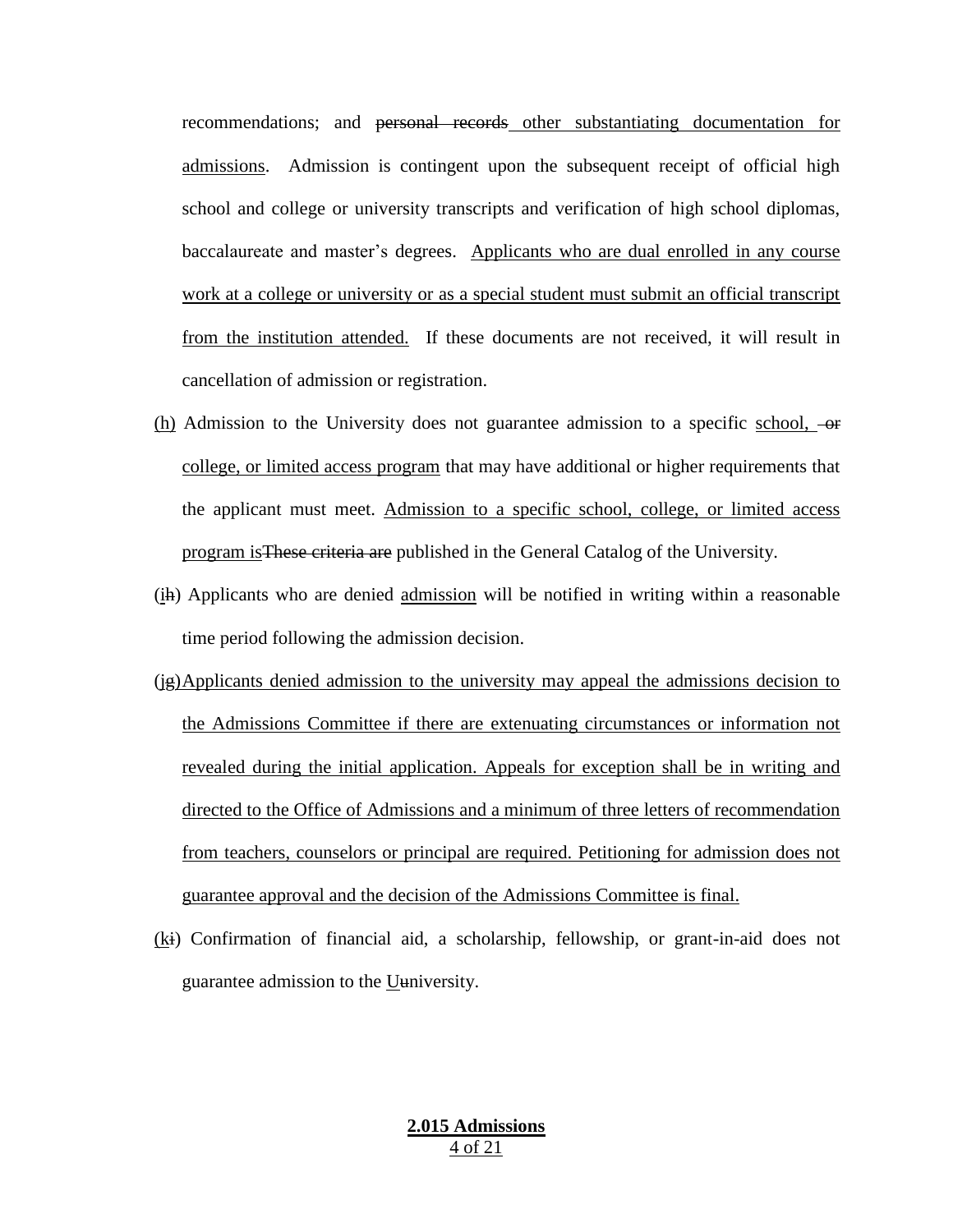- (j) When a former student attends another post-secondary institution since last attending FAMU the admission status requires evaluation if it has been for more than two consecutive semesters excluding the summer.
- (lk) Any undergraduate applicant admitted without two years of one foreign language or American sign language or the equivalent of such instruction at the post-secondary level (except those exempted in Florida Board of Governors Regulation 6.004(2)(e) 6C- $6.004(1)(e)$  and  $6.002$  (1)(h), must complete eight semester hours in one foreign language prior to graduation.
- (lm) Application Deadlines:

Fall Term (end of second week in May)

Spring Term (end of second week in November)

Summer Sessions (end of third week in March)

(mn) Transfer Applicants Deadlines:

Pharmacy Fall Semester, February 1

Architecture Fall Semester, May 1; Summer Semester, February 1; Spring

Semester, November 1

Occupational Therapy February 15

Nursing Spring Semester, October 15 (is this correct?)

- (2) Freshman Applicants (First-Time-in-College).
	- (a) For purposes of this Regulation, a Freshmen or First-Time-In-College (FTIC) applicant is defined as an applicant who has earned a standard high school diploma from a public or regionally accredited high school, or its equivalent, and has earned fewer than twelve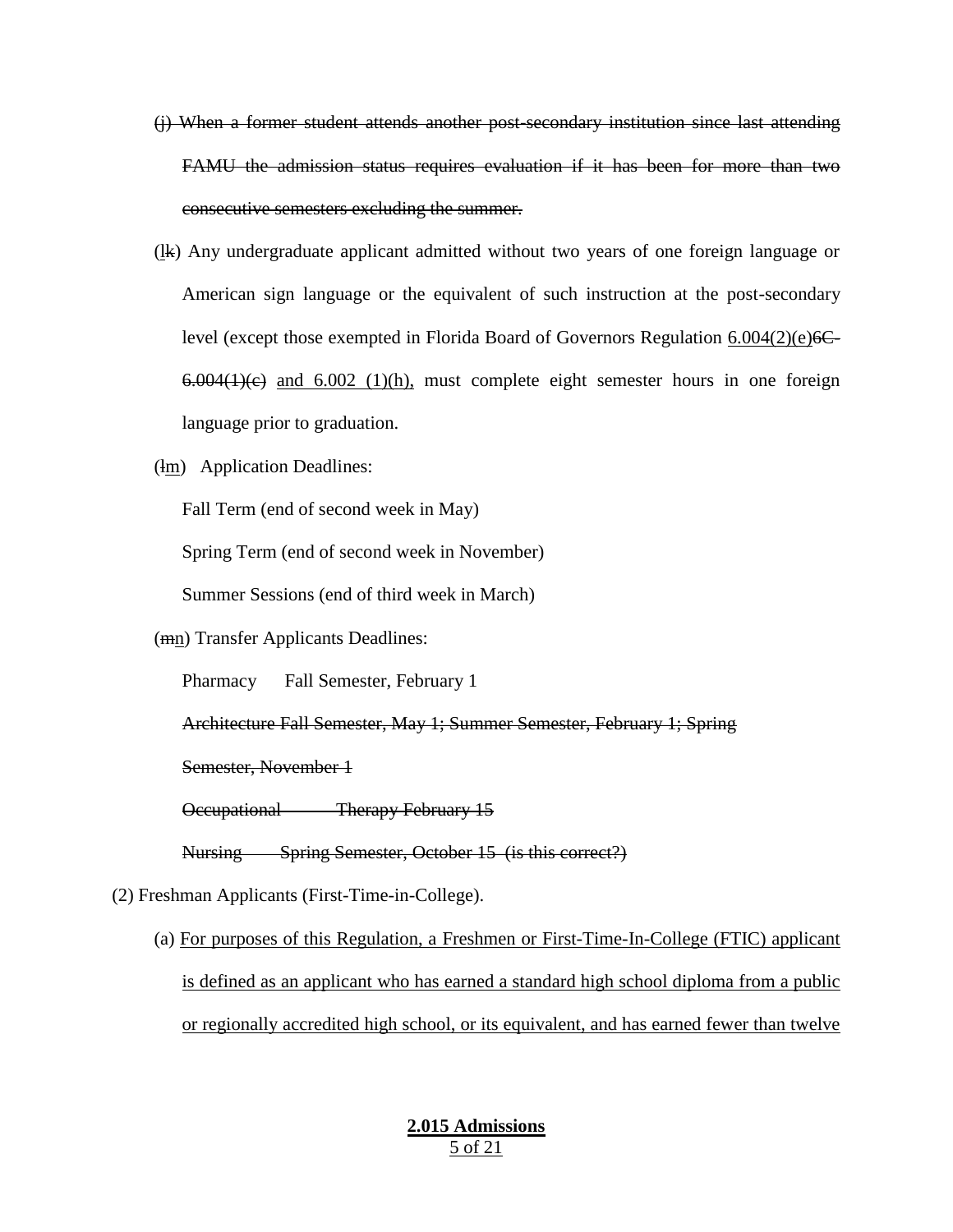(12) semester hours of transferable college credit since receiving a high school diploma or its equivalent.

- (b) Applicants seeking admission as beginning freshmen require a diploma from a Florida public or regionally accredited high school, an accredited out-of-state high school or, if foreign, its equivalent. Applicants admitted under accelerated mechanisms are exempted from this requirement.
- (cb) Applicants Students applying for admission must will submit test scores from the Scholastic Aptitude Test (SAT) of the College Entrance Examination Board or from the American College Testing (ACT) program. International applicants must present scores from the Test of English as a Foreign Language (TOEFL) if the native language is not English as indicated: Paper based examination  $-550$ ; computer-based  $-213$ ; Internet based – 79-80.
- (de) An Applicants who have at least a "B" average  $(3.0 \text{ on a } 4.0 \text{ scale})$  in core academic units completed in grades 9 through 12, and who submits other appropriate evidence that indicates successful academic progress is academically eligible for admission. When computing the grade point averages, applicants receive additional credit for International Baccalaureate (IB), honors, advanced placement courses, and dual enrollment when indicated on the transcript.
- (ed) An applicant applying for admission, who has less than a "B" average  $(2.5 2.99)$  on a 4.0 scale) in the required academic units described herein,above must present a combination of the minimum high school grade point average (GPA) and entry-level test scores as indicated on the list below. Academic eligibility for admission will be determined according to the following admissions scale criteria:

#### **2.015 Admissions** 6 of 21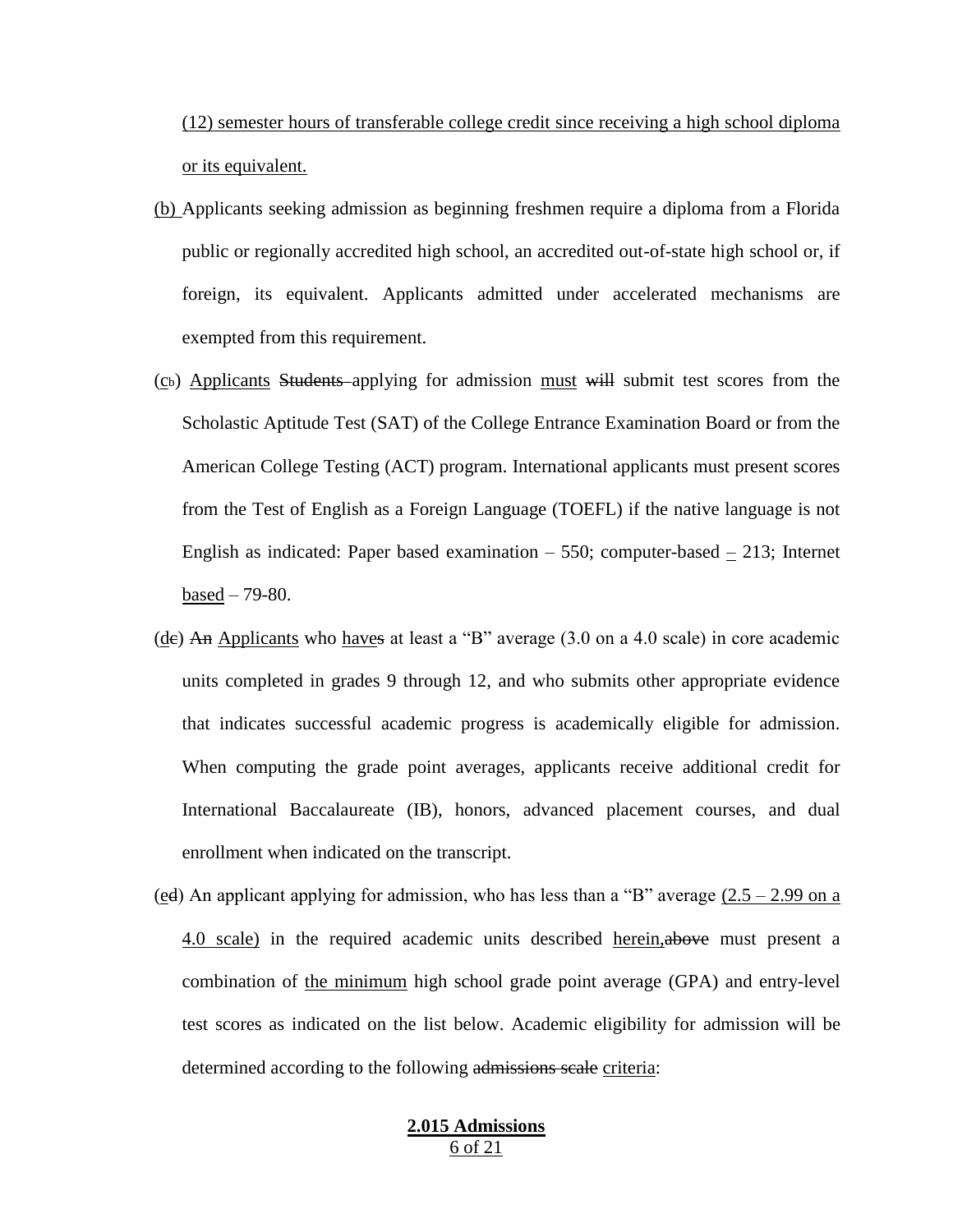i. Applicants Entering High School July 1, 2007, or Later -

| Academic Subject                            |                                          | Core Academic Units Required                                                                                                                                                                                                              |  |  |
|---------------------------------------------|------------------------------------------|-------------------------------------------------------------------------------------------------------------------------------------------------------------------------------------------------------------------------------------------|--|--|
| English                                     |                                          | $\overline{4}$<br>(Three of which must have included substantial writing requirements)                                                                                                                                                    |  |  |
| Math<br>(At the Algebra I and above levels) |                                          | 34                                                                                                                                                                                                                                        |  |  |
| <b>Natural Science</b>                      |                                          | 3<br>(Two of which must have included substantial laboratory requirements)                                                                                                                                                                |  |  |
| Social Science<br>geography)                |                                          | 3<br>(Includes: history, civics, political science, economics, sociology, psychology and                                                                                                                                                  |  |  |
| Foreign Language                            | accepted in place of a foreign language. | $\overline{2}$<br>Both credits must be in the same language. American sign language will be                                                                                                                                               |  |  |
| Education                                   |                                          | Additional Academic electives from the above five subject areas and courses to<br>be recommended by the Florida Association of School Administrators, or other<br>groups, and approved by the Articulation Committee of the Department of |  |  |
|                                             |                                          | $3-2$                                                                                                                                                                                                                                     |  |  |
| <b>TOTAL</b>                                |                                          | 18                                                                                                                                                                                                                                        |  |  |
| If the high school GPA in the required the  |                                          | <b>SAT/ACT Score must be equal</b>                                                                                                                                                                                                        |  |  |
| academic courses equals any entry           |                                          | or exceed the corresponding entry in                                                                                                                                                                                                      |  |  |
| <del>in this column</del>                   |                                          | the appropriate column below.                                                                                                                                                                                                             |  |  |
| GPA                                         | <b>SAT(Verbal &amp;Math)</b>             | <b>ACT</b>                                                                                                                                                                                                                                |  |  |
| 2.00 2.09                                   | $+140$                                   | 25                                                                                                                                                                                                                                        |  |  |
| $2.10 - 2.19$                               | 1110                                     | 24                                                                                                                                                                                                                                        |  |  |
| 2.20 2.29                                   | 1090                                     | 23                                                                                                                                                                                                                                        |  |  |
| $2.30 - 2.39$                               | 1060                                     | 22                                                                                                                                                                                                                                        |  |  |
| $2.40 - 2.49$                               | 1030                                     | 22                                                                                                                                                                                                                                        |  |  |
| 2.015 Admissions                            |                                          |                                                                                                                                                                                                                                           |  |  |

7 of 21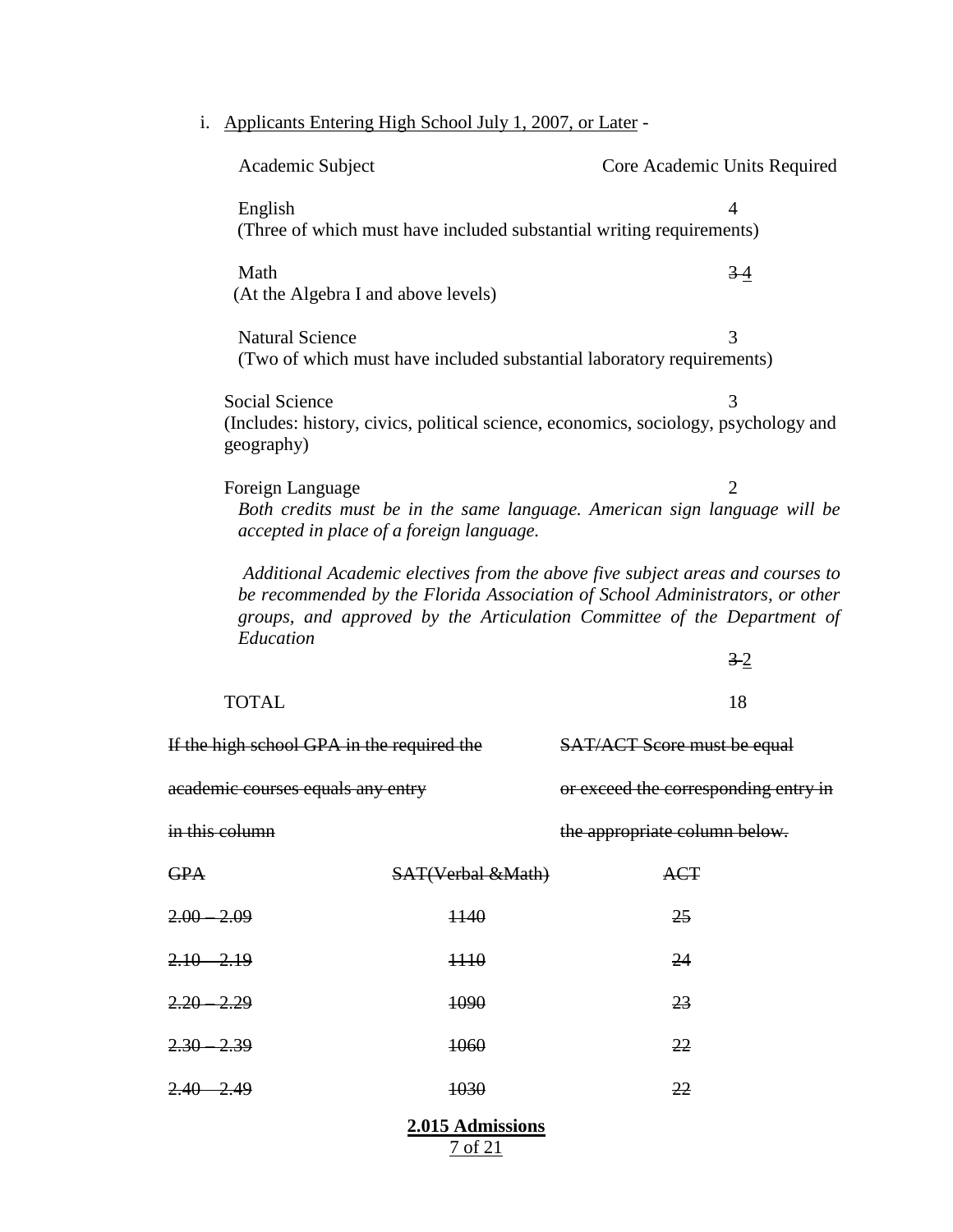| $2.50 - 2.59$ | 1010 | $2+$ |
|---------------|------|------|
| $2.60 - 2.69$ | 1000 | $2+$ |
| $2.70 - 2.79$ | 990  | $2+$ |
| $2.80 - 2.89$ | 980  | 20   |
| $2.90 - 2.99$ | 970  | 20   |

i. The high school grade point average requirement is 2.50-2.99 on a 4.0 scale. In addition to achieving the minimum GPA, a student must achieve the minimum scores for each SAT Reasoning Test or ACT section as outlined below: SAT – Critical Reading  $>= 460$  or ACT – Reading  $>= 19$ , SAT – Mathematics  $>= 460$  or ACT – Mathematics  $>= 19$ , and

 $SAT - Writing \geq 440$  or  $ACT - English/Writing \geq 18$ 

Applicants who are dual enrolled in any course work at a college or university or as a special student must submit an official transcript from the institution attended.

(fe) The Admissions Committee, which is appointed by the Vice President for Student Affairs, may consider any applicant that does not meet the above requirements but has other important attributes or special talents. If, in the judgment of the Admissions Committee, it is determined from appropriate evidence that the applicant can be expected to do successful academic work, the committee may recommend admission. The University must also comply with any Alternative Admissions Rules Regulations, if any, as approved by the Board of Governors.

(gf) Home Education or Other Non-Traditional High School Program

A student applying for admission who has participated in a non-traditional high school program must present credentials determined to be equivalent to those described in this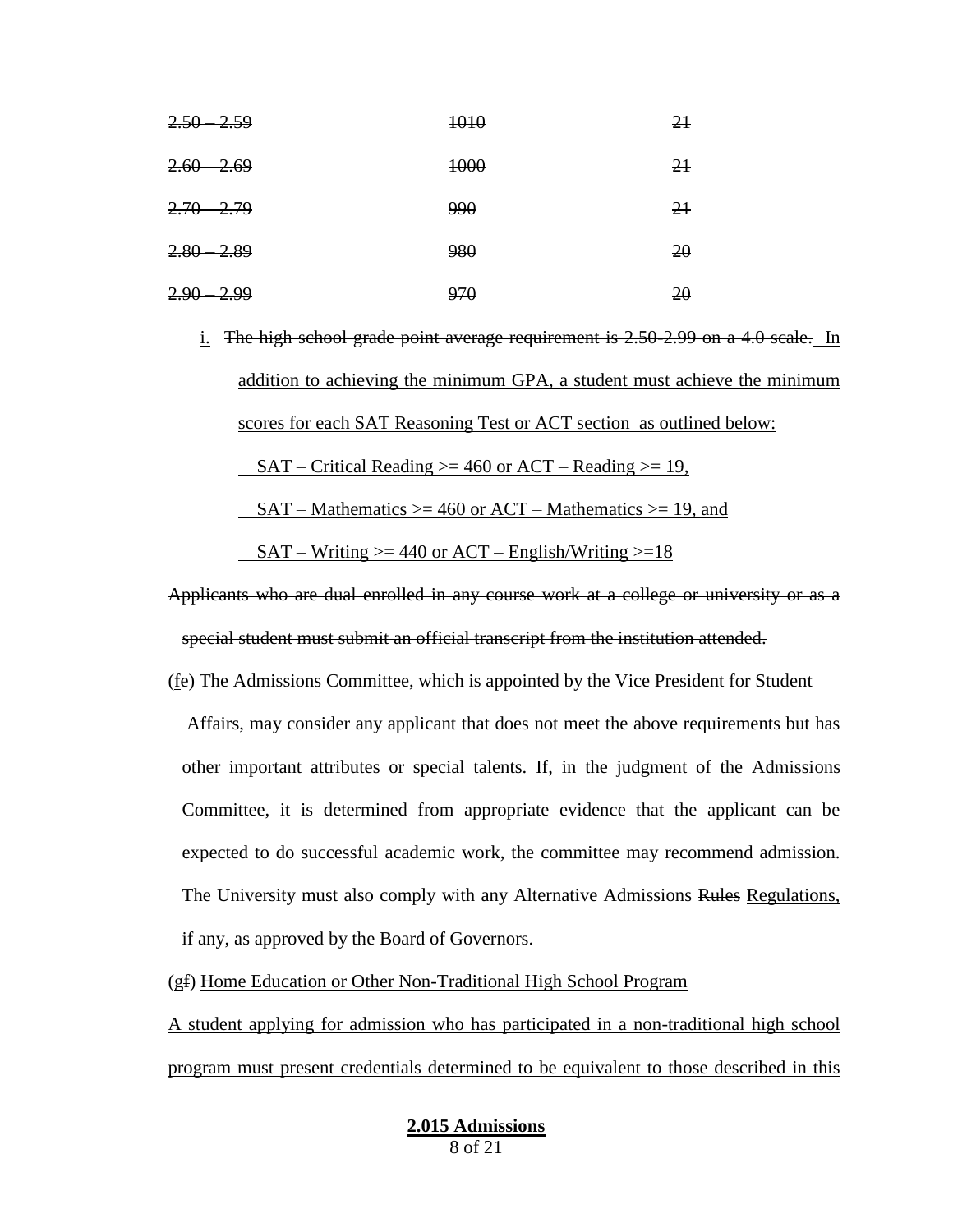regulation. A student whose high school educational program is not measured in Carnegie Units must present a test score of at least 1010 on the SAT I, a combined test score of at least 1010 on the SAT Reasoning Test Critical Reading and Mathematics portions, a minimum composite score of 21 on the ACT Plus Writing, or an overall combined test score of 1450 on the SAT Reasoning Test (all three portions). Applicants presenting a GED must present official GED results, official transcripts of any partial high school completion, and ACT Plus Writing and/or SAT results.

- (h) In determining eligibility for admission, reasonable substitution or modification for any requirement for admission into the university requires approval from the Center for Disability Access and Resources. course or night school unit may be accepted for applicants who are hearing impaired, visually impaired, or dyslexic. Documents required include, but are not limited to assessments administered and interpreted by a licensed psychologist or interns supervised by a licensed psychologist; a physician or other qualified professional's statement; vocational rehabilitation records; school records maintained as a result of the exceptional child provisions of Public Law 94-142; military/Veterans Administration records; Board of Governors regulations; or statewide articulation documents. Applicants must provide documentation indicating failure to meet the admission requirement related to the disability or must have a specific learning disability. Documents required include, but are not limited to, a physician's statement, vocational rehabilitation records, and school records maintained as a result of the exceptional child provisions.
	- (hg) Applicants denied admission to the university may appeal the admissions decision to the Admissions Committee if there are extenuating circumstances or information not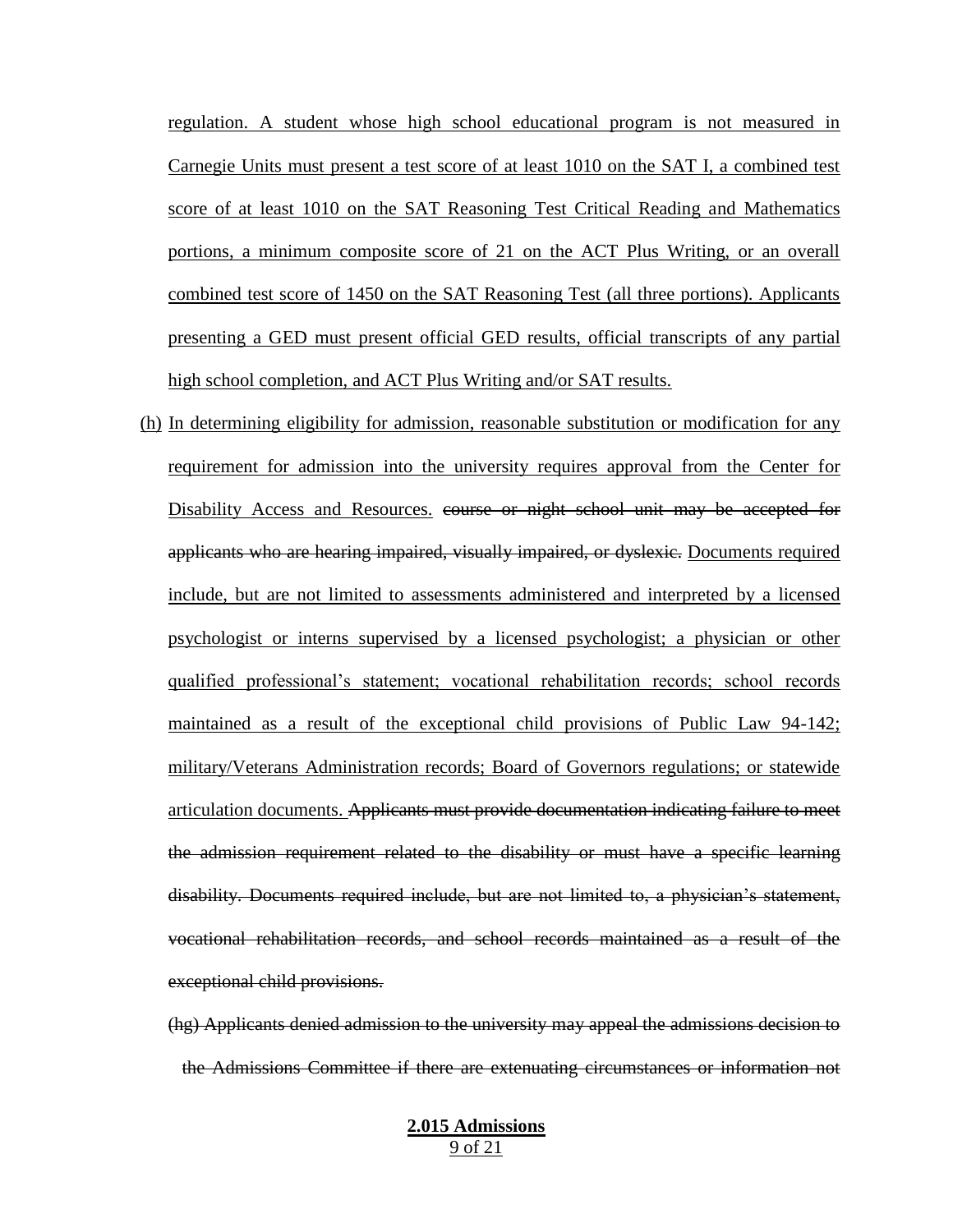revealed during the initial application. Appeals for exception shall be in writing and directed to the Office of Admissions and a minimum of three letters of recommendation from teachers, counselors or principal are required. Petitioning for admission does not guarantee approval and the decision of the Admissions Committee is final.

- (3) Undergraduate Transfer Applicants.
	- (a) A transfer is any student who has attended a college or university and earned twelve (12) or more semester hours (except as high school dual enrolled students).
	- (b) All transfer applicants must submit a complete official academic transcript from each postsecondary institution attended, as well as a complete official transcript of all secondary work when applicable.
	- (c) Transfer applicants are required to be in good standing and eligible to return to the last postsecondary institution attended as a degree-seeking students and have a grade point average of at least 2.00 on a 4.00 scale on all college-level academic courses attempted.
		- (b) Undergraduate transfer applicants who enter FAMU with junior class standing must have satisfactorily completed the College Level Academic Skills Test (CLAST) in order to be admitted to the upper level and a degree program.
	- (db) In addition to the guidelines listed herein, An international transfer applicant, whose native language is not English, must present a satisfactory score on the TOEFL or a certificate from an English Language Institute.
	- $(ee)$  To meet graduation requirements for the baccalaureate degree,  $FAMU$  requires a student must to earn at least thirty  $(30)$  semester hours at the University.

## **2.015 Admissions** 10 of 21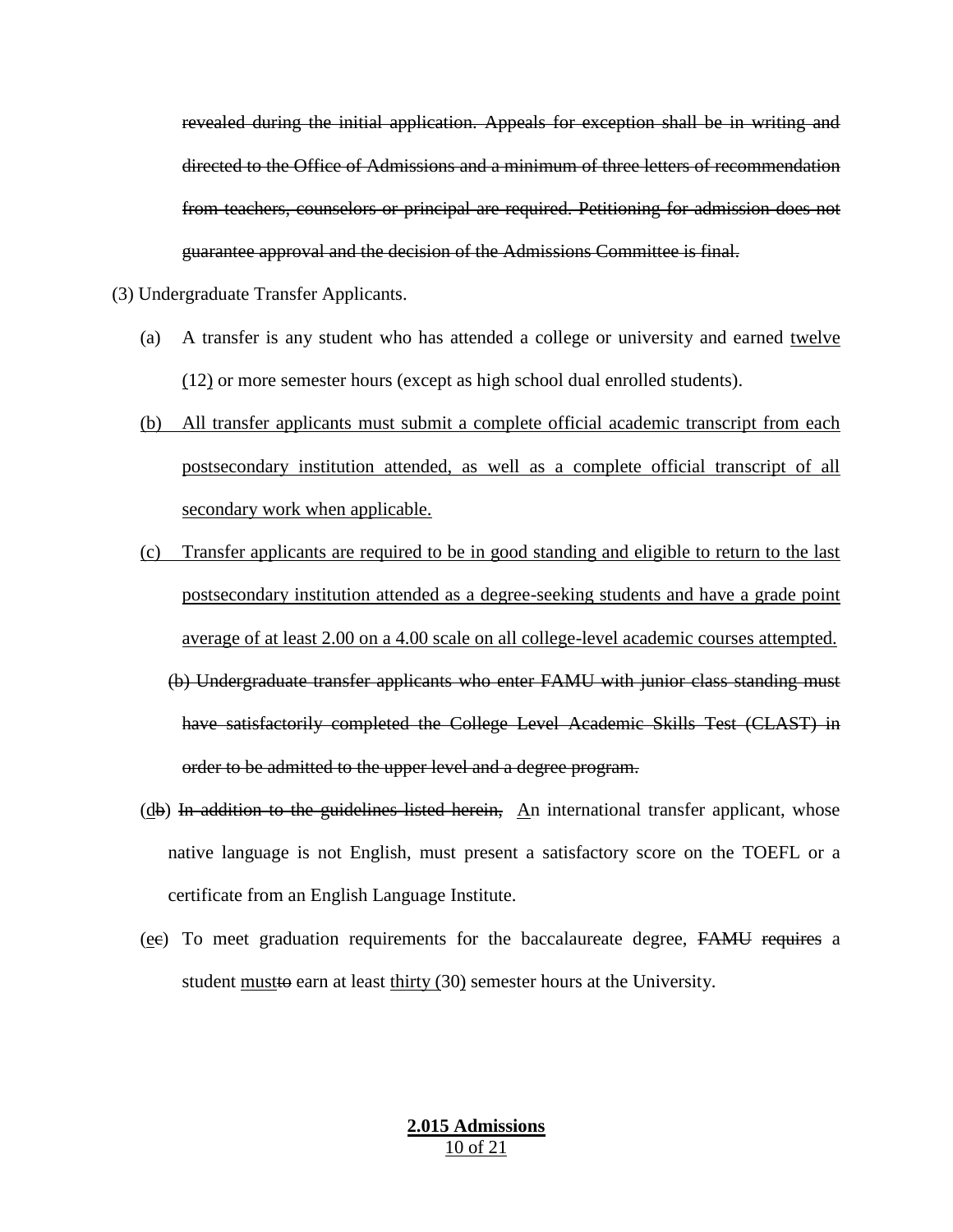- (fd) Transfer students entering the University  $FAMU$  must have completed two (2) years of foreign language in high school or eight (8) semester hours (or the equivalent) of a foreign language at an accredited undergraduate institution prior to enrollment.
- (ge) Some academic programs have limited enrollment and student demands exceed available resources. Due to instructional facilities, laboratory space, equipment, faculty, etc., these programs use selective admission criteria to limit enrollment. Architecture, Journalism, and Nursing are Florida Board of Governors approved limited access programs. In addition, Pharmacy and Nursing require applicants to complete departmental applications. Therefore, admission to the University does not guarantee admission to any specific school, college, or limited access program.
- (h) Any transfer applicant with a disability shall be eligible for reasonable substitution or modification of any requirement for admission as stated in Board of Governors Regulation 6.018.
- (if) The University subscribes to the Articulation Agreement between the State University System and the State Community College System. Under this agreement, graduates of Florida public community colleges are eligible for admission to non-limited access upper-division programs if the students have completed the university parallel program and have received the Aassociate of Aarts (AA) degree and will receive priority admission over out-of-state transfer students. In accordance with the Articulation Agreement, the AA degree must be awarded on the basis of the following:
	- 1. At least sixty (60) semester hours of academic work exclusive of occupational courses; 2. An approved general education program of at least thirty-six  $(36+)$  semester hours as determined in section 1007.25, Florida Statutes, and BOG Regulation 6.004;

### **2.015 Admissions** 11 of 21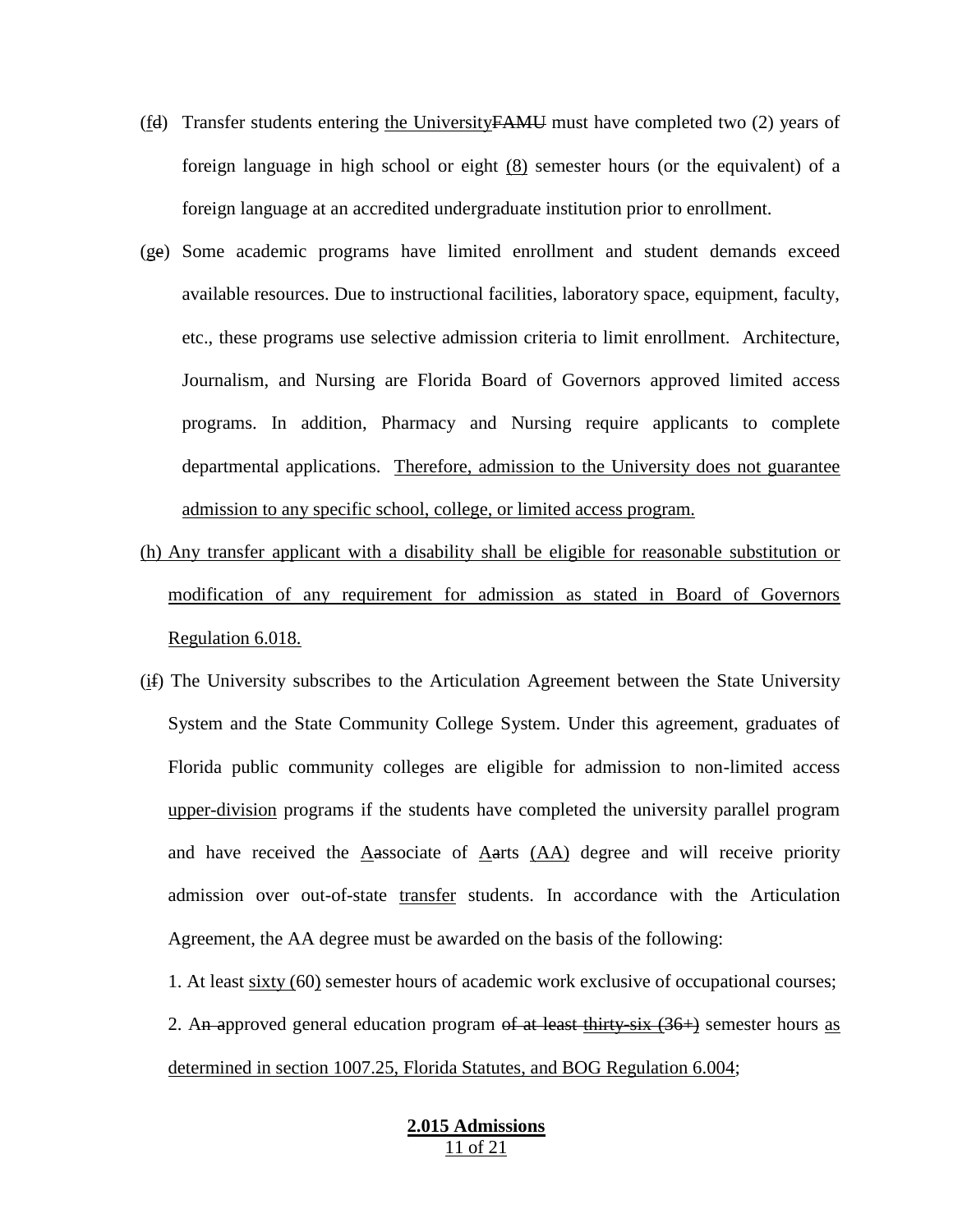3. Twenty-four (24) semester hours consisting of appropriate common program prerequisite courses and electives; and

34. Overall grade point average of at least 2.0 on a 4.0 system.;

4. Satisfactory completion of the CLAST for admission to the upper division.

- (jg) Undergraduate transfer applicants who receive the AA degree from a state university in Florida must meet the same minimum requirements as undergraduate transfers who receive the AA degree from a the Florida State College System public community college.
- (h) Undergraduate transfer applicants who have not earned the AA degree from a Florida community college or from a state university in Florida must meet the following requirements:

1. Must be in good standing and eligible to return to the last institution attended;

- 2. Must have completed two years of one foreign language in high school or eight semester hours of post-secondary level instruction in one foreign language or American sign language;
- 31. Transfer applicants who Must have earned at least 60 semester hours and at least a "C" average (2.0 on a 4.0 scale) in all college work attempted from an accredited institution;
- 2. Must submit official college transcripts from all regionally accredited institutions attended. Submission of the high school transcript and SAT/ACT scores are not required.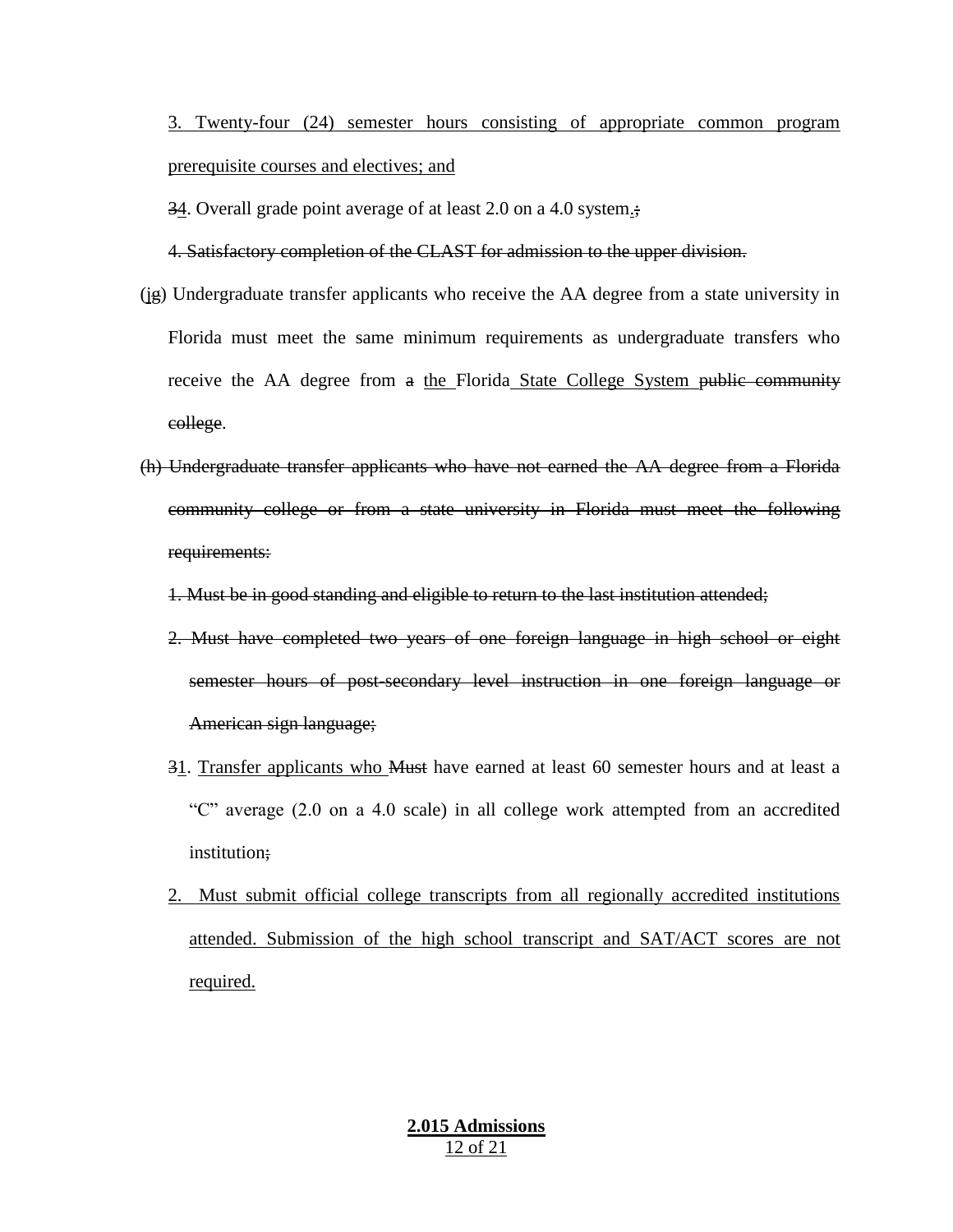- 4. Must present passing scores on the CLAST prior to admission into the upper division of the university. Transfer applicants entering FAMU must take the CLAST the first time it is offered after initial enrollment;
- 3. Transfer applicants with less than sixty (60) semester hours must meet first-time-incollege admission requirements in accordance with Admission regulations and policies.Rules. Profile Assessment admission standards do not apply.
- (ki) The University FAMU requires provisionally admitted transfer students to provide proof of sixty (60) semester hours from previous institution(s) prior to registration.
- (lj) Awarding of credit for military service school courses is based on recommendations of the American Council of Education (ACE Manuals) when official credentials have been properly presented. However, recommendations by ACE are not binding upon the Uuniversity. Applicants should request military service school course credits at the time of admission.
- $(mk)$  The Aassociate of Sscience (AS) degree is a two  $(2)$  -year terminal degree and does not assure admission or certify the applicant as having completed the general education requirements, or qualify for upper division status. Accordingly, final determination of AS degree credits rests with the dean of the college or school as applicable.
- (4) Early Admission.

The university provides an early admission program for outstanding high school students who demonstrate potential to do college-level work. Applications for early admission should be submitted during the junior year along with high school transcripts and SAT or ACT scores. A recommendation from the principal (or designated representative) is required. Additional requirements are as follows:

#### **2.015 Admissions** 13 of 21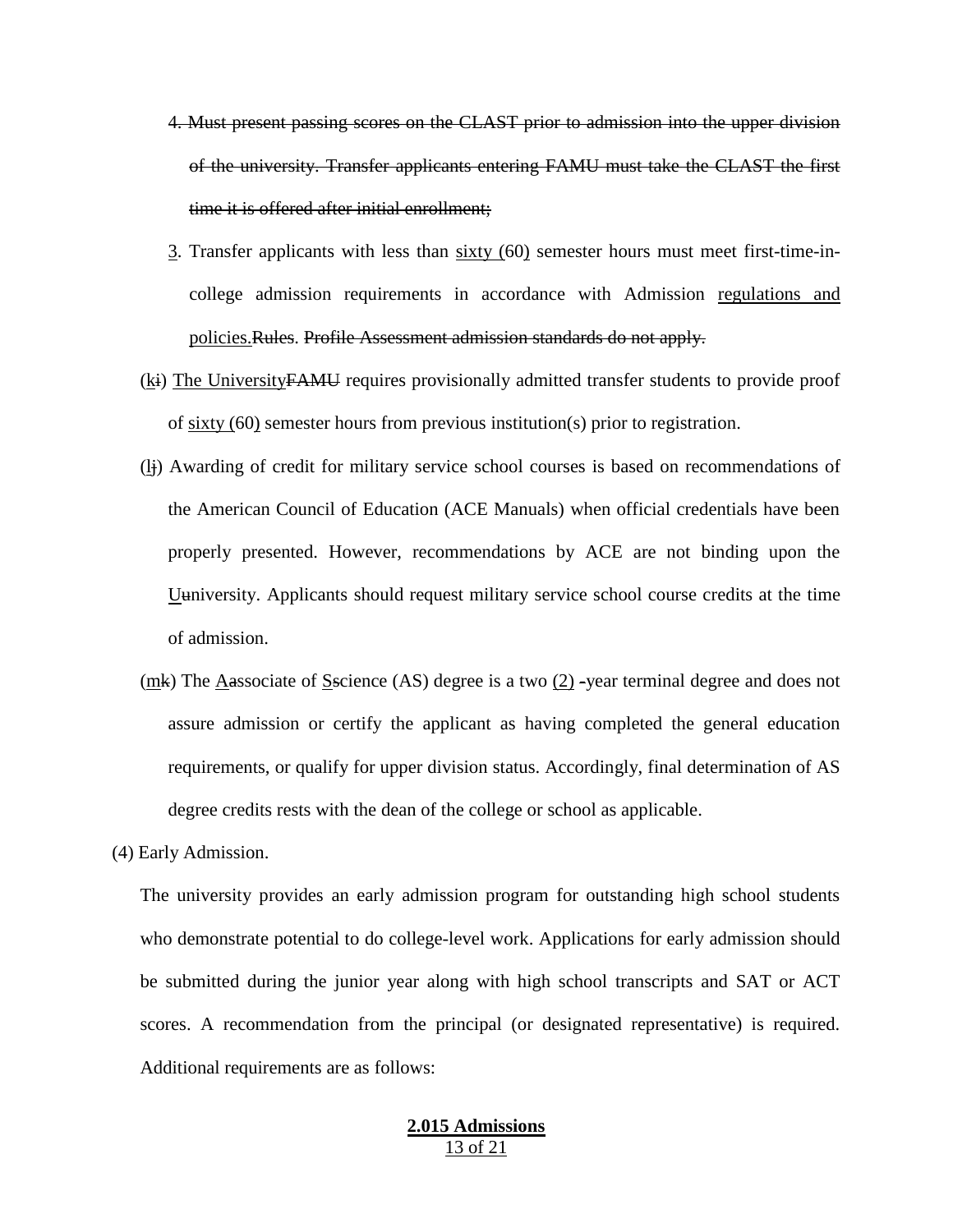- (a) A "B" or better high school average in the core academic subjects; and
- (b) A minimum score of 1010 on the SAT (Verbal & Math) or 21 on the ACT; and Meet the minimum SAT or ACT test score requirements for undergraduate FTICregular admission; and
- (c) Eighteen (18) core academic units as indicated under paragraph  $(2)(\epsilon \ \text{de})$  of this regulation.
- (5) Transient Students.

Students from other colleges and universities may be permitted to enroll for one term only. Each applicant is required to complete a Special Student Application approved by the parent institution at the time of registration. Enrollment as a transient student in no way implies future admission as a regular student at Florida A&M University.

- (6) International Applicants.
	- (a) International student applicants are obligated to follow the laws and regulations set by the United States Citizenship and Immigration Services and the United States Department of State.
	- (b) International students must submit the following for admission to Florida A&M University:
		- 1. Application for admission with the requisite non-refundable application fee;
		- 2. A statement of finances : In order for the University to issue a Certificate of Eligibility (Form I-20) to an international applicant, the student must provide documentation showing sufficient resources to cover tuition, fees, books, room and board, health insurance, and other living expenses while enrolled at the university. The documents

### **2.015 Admissions** 14 of 21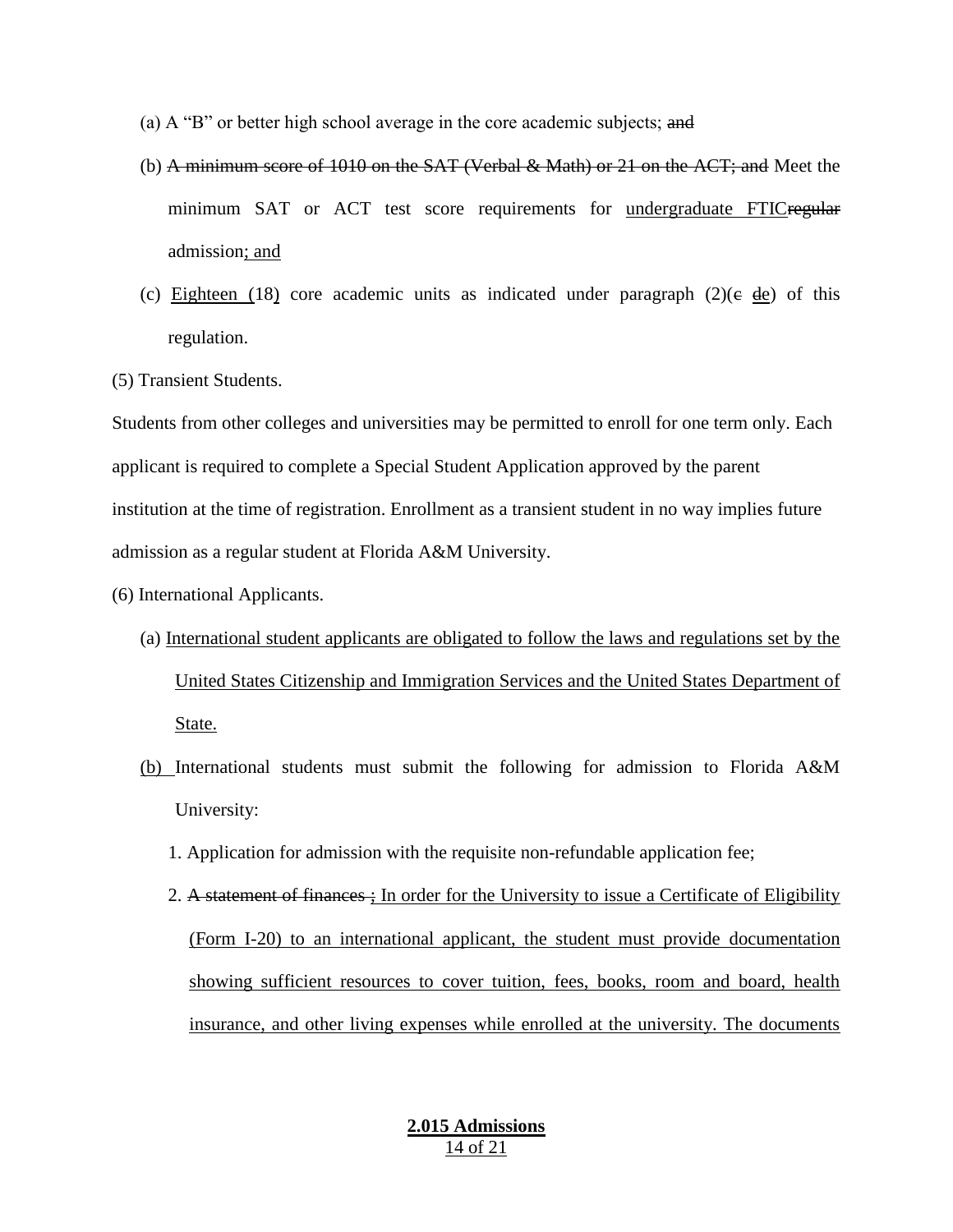must be certified by a financial institution or if a scholarship from the University, an official letter is required indicating the amount and duration of the scholarship;

- 3. A statement of health from a medical doctor; Each international applicant determined to be academically and financially eligible for admission must submit a health history form including proof of immunizations as required by the University prior to enrollment at the University;
- 4. Academic credentials must be certified true copies from the high school, college or university and bear the original signature of the certifying official. Credentials must also be certified by an official translation agency and documents submitted by the agency. The student should submit certified or attested credentials in the form of mark sheets or examination reports that detail results of all exams. The credentials should be certified by university personnel or government officials. An applicant may not certify his or her own credentials;
- 5. Scores resulting from the SAT or ACT (College Entrance Examination-no exceptions or waivers); and
- 6. Scores resulting from the TOEFL (i.e., paper based examination 550; computerbased -213; internet-based – 79-80 for undergraduates).
- (b) An applicant transferring from another college or university in the United States must submit an official transcript(s) of final grades reflecting at least <u>sixty</u> (60) semester or ninety (90) quarter hours and at least a "C" average. In addition, the applicant must have been interviewed and filed Form I-538 (application for school transfer).
- (c) Each international student accepted for admission shall, prior to registration, submit proof of compliance with the mandatory health and accident insurance requirement. Written

### **2.015 Admissions** 15 of 21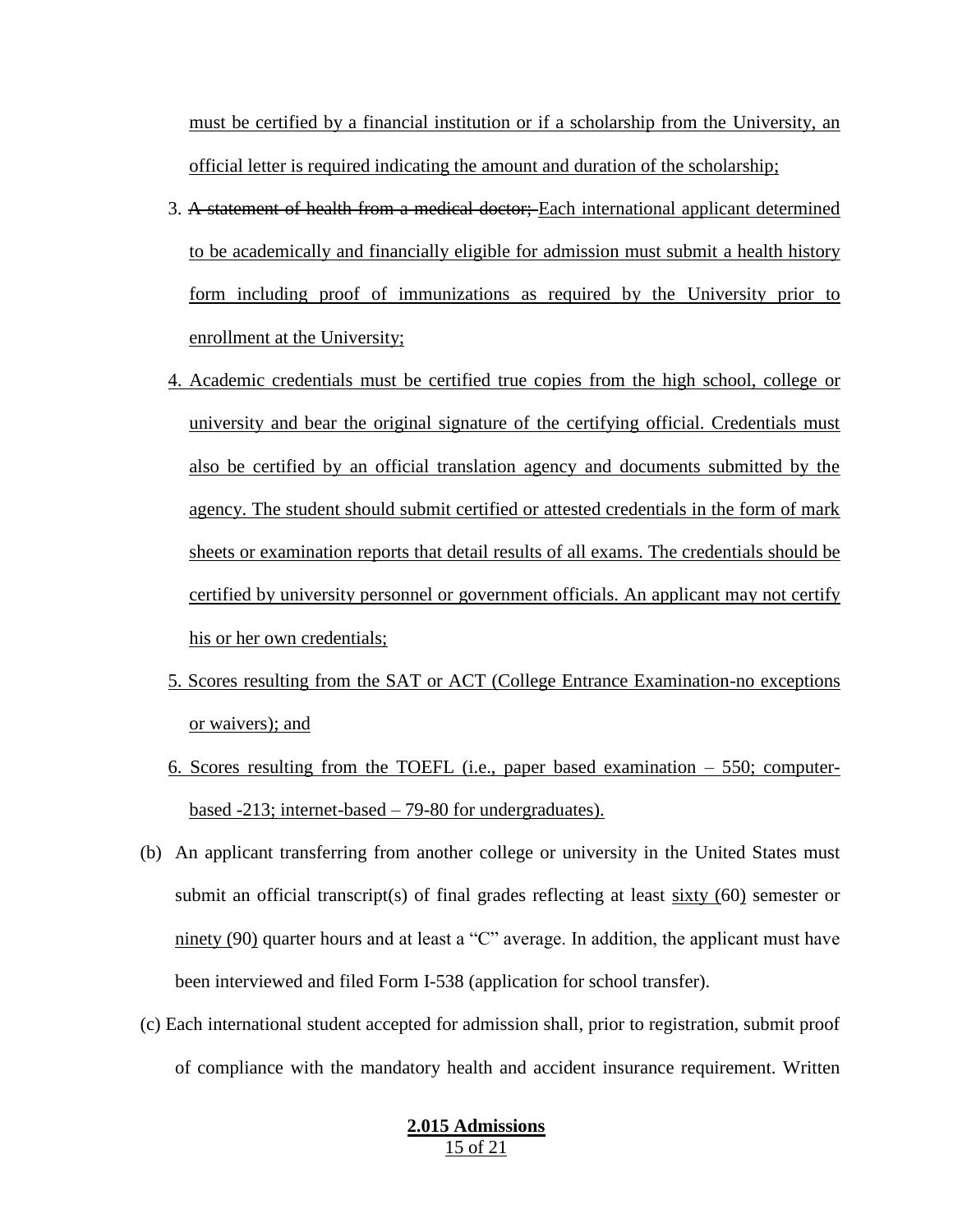proof of insurance must be provided from an American-based company and valid for one year from the date of first enrollment and each year thereafter.

- (d) The Office of International Education and Development is responsible for administering special programs for all sponsored international students. There is a requisite administrative cost per student per semester to the sponsoring agency for these required programs.
- (7) Readmission of Former Undergraduate and Graduate Students

Students not in attendance during two consecutive terms (exclusive of the summer term semester), must apply for readmission to the Uuniversity. Such students should secure an application for readmission from the Office of Admissions or apply on-line. Students can apply on-line by visiting the website at www.famu.edu/admissions. An application fee is not required for returning students. Applications from students who have permanent Uuniversity holds or who are not in good standing with the university will not be processed. The file for students on final academic suspension must be completed six (6) weeks prior to the term of planned enrollment, except Florida Community State College System "AA" degree recipients.

- (8) Graduate Admissions
	- (a) In order to be admitted, a first-time graduate student or a student transferring from a graduate program at another university must have a bachelor's degree or equivalent from an accredited university and meet at least one of the following criteria:

1. Shall have earned a minimum Grade Point Average (GPA) of 3.0 on a 4.0 scale  $B^2$ average or better in all work attempted while registereding as an upper division student working for a baccalaureate degree, oror

#### **2.015 Admissions** 16 of 21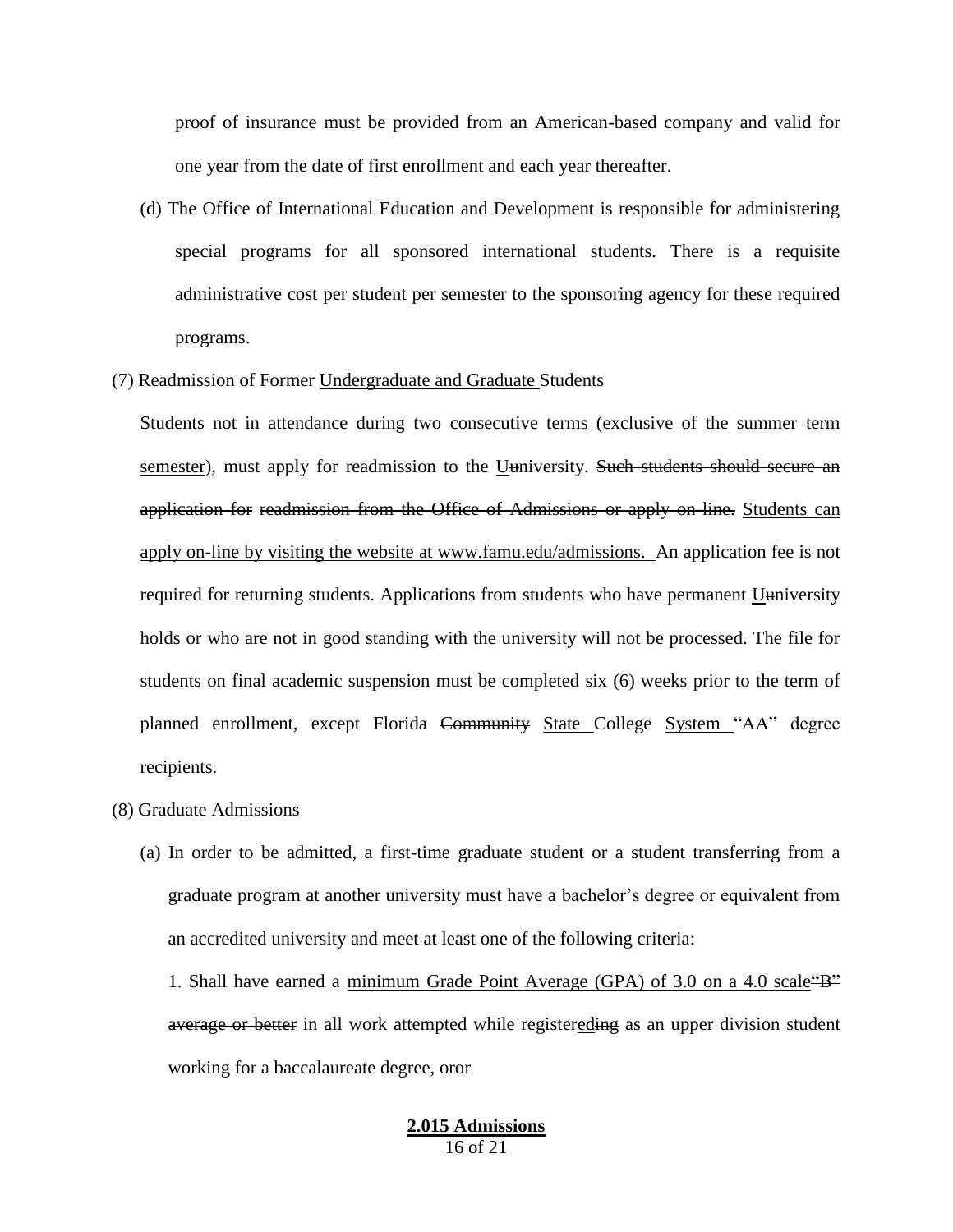2. Shall have a total Quantitative-Verbal Graduate Record Examination (GRE) score of 23. Shall have earned a graduate degree from an accredited institution.

- (b) Each student who seeks admission as a first-time or transferring graduate student shall be required to present his or her score on the Aptitude Tests of the Graduate Record Examination (GRE), the Graduate Management Admission Test (GMAT) or an equivalent measure approved by the State Board of Education, to support the application for admission. The GRE, GMAT or approved nationally standardized graduate admission test scores must be acceptable to the individual academic program to which the applicant is applying in individual cases by the university.
- (c) Each school/college may impose more restrictive admission requirements than the above established minimums for students to enter graduate programs. These criteria shall be published and the University Catalog shall give notice where copies of such criteria may be obtained.
- (d) In admitting students for a given academic year, up to ten percent of the graduate students admitted for that academic year may be admitted as exceptions to the above criteria. Students admitted as exceptions need not meet any of the criteria listed above but should meet other criteria devised by the university: such as excellent letters of recommendation from trusted educators or satisfactory performance in a specified number of graduate courses taken as post-baccalaureate students or practical professional experience in the discipline for a specified period of time.
- (e) A minimum TOEFL score of 550 (Paper-based) or 80 (computer-based), or 6.5 on the International English Language Testing System (IELTS) better on the TOEFL is required for international students whose native language is not English.

## **2.015 Admissions** 17 of 21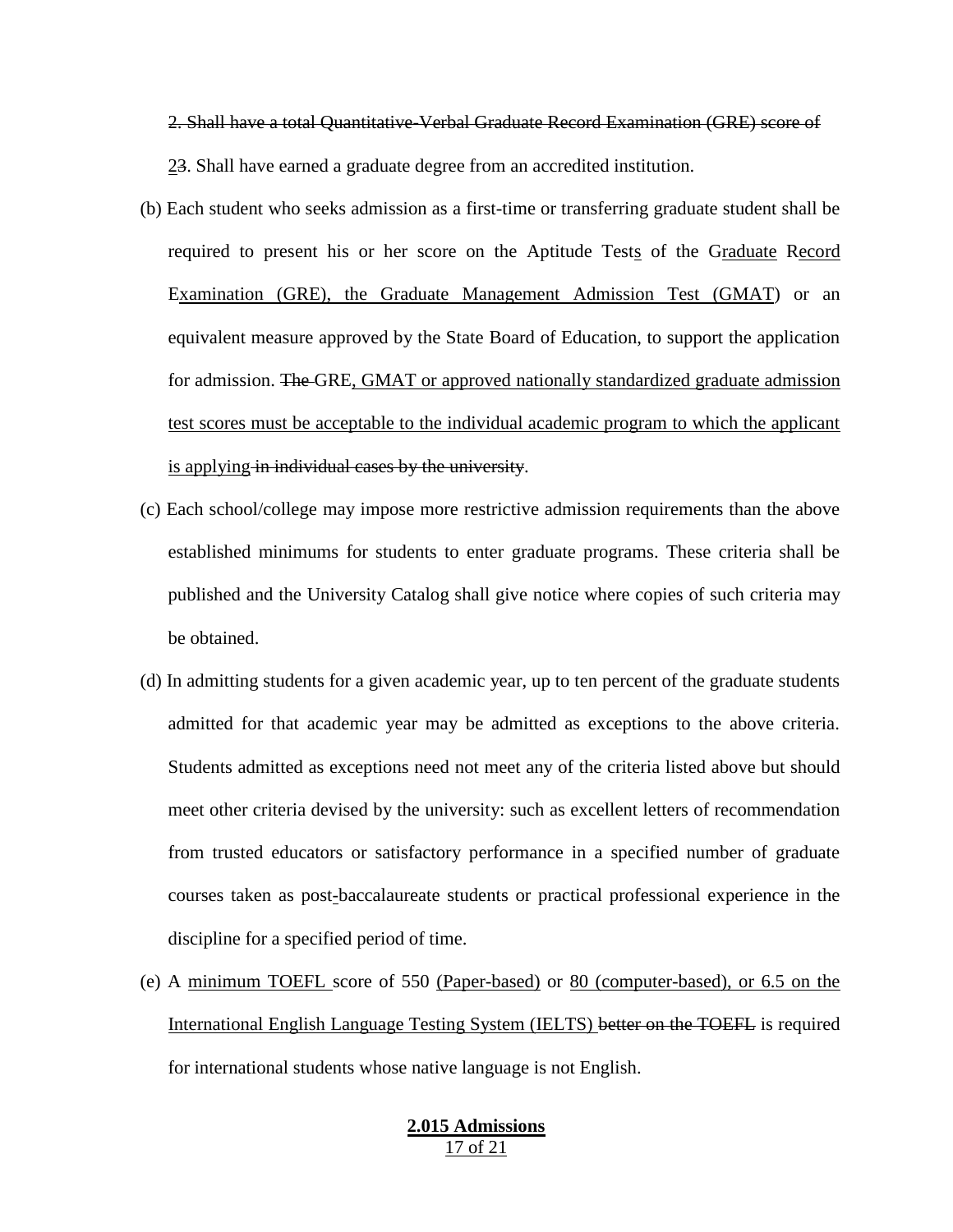- (f) Applicants denied admission shall be given reasonable notice and reason for their rejection in writing. Applicants denied admission may appeal their cases to the Application Review Committee (ARC) of the Graduate Council, which is the policymaking and governing body for all graduate programs. The Application Review Committee, after careful evaluation of each case will make appropriate recommendations to the Graduate Council which will make a final determination on each appeal. The Dean forof the School of Graduate Studies and Research will then communicate the decision to the applicant.
- (g) Applicants with bachelor's degrees or equivalent who do not meet admissions requirements to the Graduate Studies Program and who wish to enroll in postbaccalaureate courses may apply and be considered for approval under the classification of special post-baccalaureate non-degree seeking students. Such applicants will be limited to no more than 12 semester hours of post-baccalaureate course work. All applicants are required to sign a statement/affidavit affirming their non-degree status. (See subsection (9) below on post-baccalaureate non-degree students). An non-degree seeking applicant, who subsequently obtains a cumulative GPA of 3.0 or better on the post-baccalaureate courses takenscores a total of 1000 on the Quantitative-Verbal portions of the GRE may request toand be considered for reclassification as a degreeseeking student.
- (9) Post-baccalaureate Non-degree Seeking Students

A student with a baccalaureate degree or equivalent may seek admission as a postbaccalaureate non-degree seeking student. Such students will be limited to no more than 12 semester hours of post-baccalaureate course work. All students will be required to sign a

### **2.015 Admissions** 18 of 21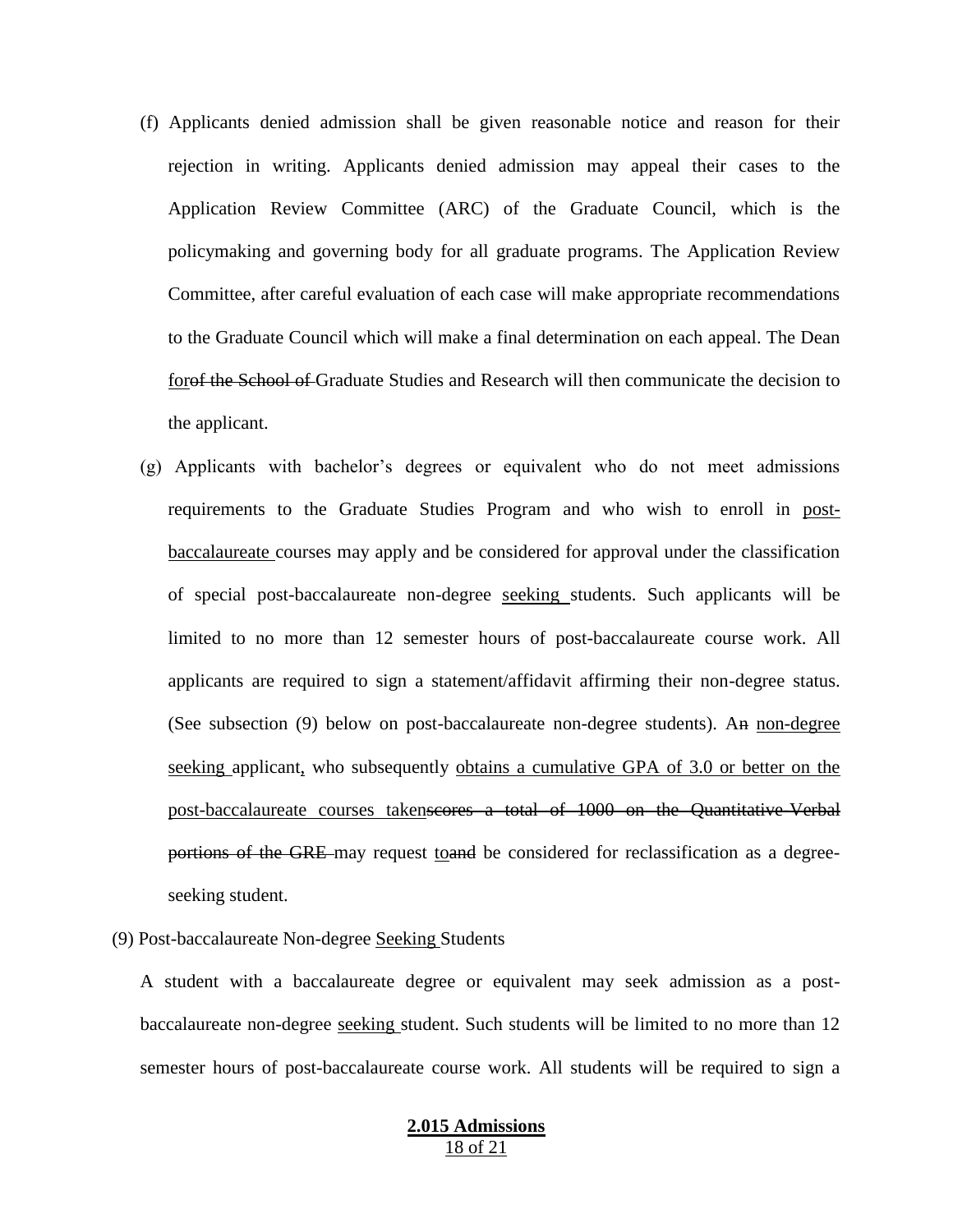statement/affidavit affirming their non-degree status. Admission shall be on a selective basis within curricula, space and fiscal limitations. The selection shall be based on academic records, educational objectives, career objectives, and a need for continuing educational opportunities. This category will accommodate, but shall not be limited to, schoolteachers seeking re-certification and employees of area industries as documented by the employer.

(10) College of Law Admissions.

a) The standards for admission in the Full-time Day and the Part-time Evening Programs are not the same. Greater demands of work and study for Evening Program students necessitate a different emphasis on admissions criteria than in the Day Program.

While the entire application file is reviewed, Evening Program admission standards place a greater emphasis on the objective indicators of LSAT scores and undergraduate grade point average than the Day Program.

(b) Applicants have the option of applying to one or both programs at the time of application. Switching between programs after the initial application is made will not be permitted. For admission to the Part-time Evening Program, preference will be given to applicants whose circumstances are such that they can pursue a legal education only on a part-time basis.

(ca) The following admission requirements apply to all applicants to the College of Law:

- 1. All applicants for admission must have a bachelor's degree from an accredited institution of higher education prior to enrollment, or credentials consistent with ABA Standard 502 (a).
- 2. All applicants must submit a completed Application for Admission, along with the requisite non-refundable application fee.

### **2.015 Admissions** 19 of 21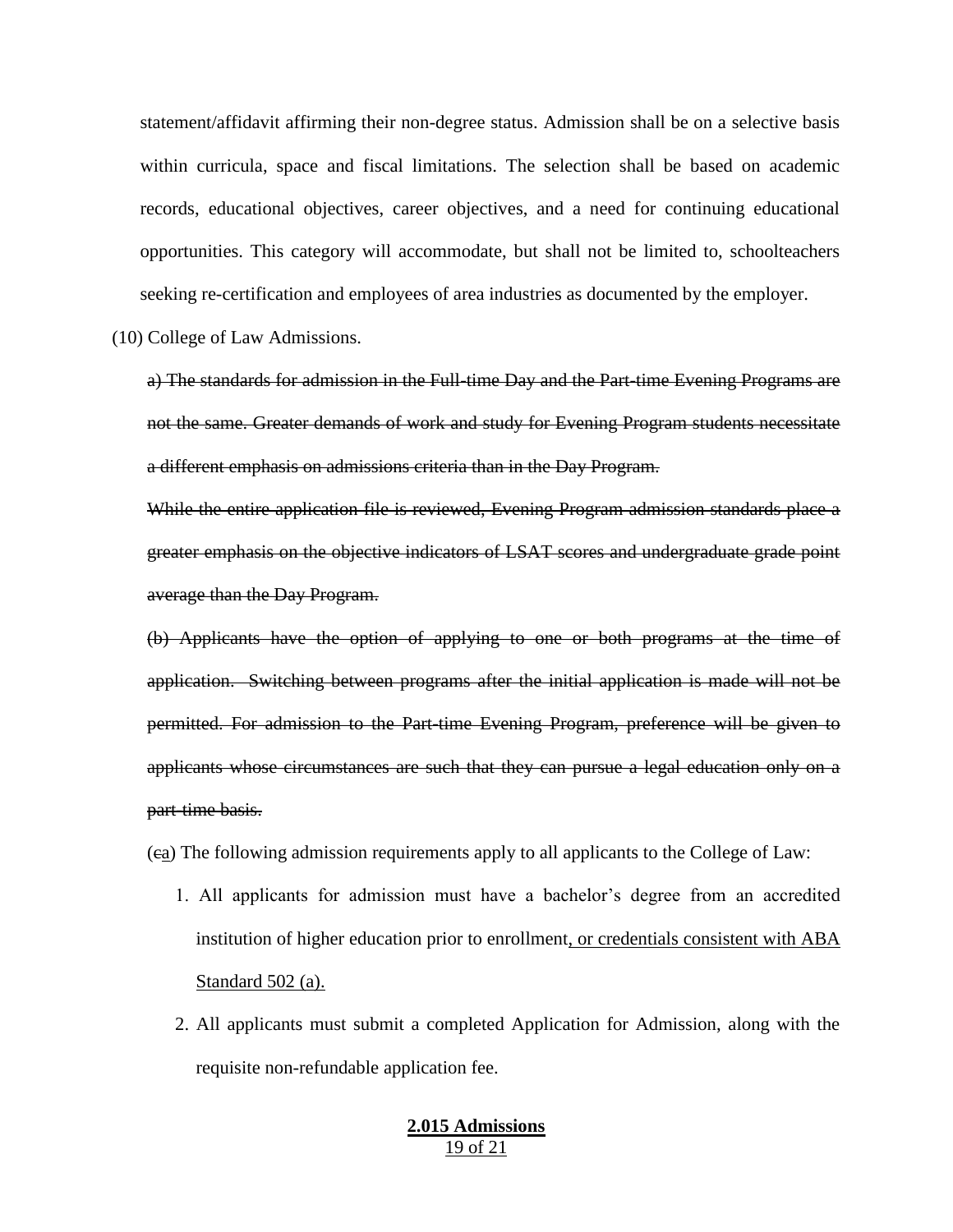- 3. All applicants must take the Law School Admission Test (LSAT). For admission purposes, LSAT scores are valid for  $\frac{1}{2}$  five (5) years from the test date. Applicants are encouraged to take the LSAT no later than December for admission in the following fall semester.
- 4. All applicants must register for the Law School Data Assembly Service (LSDAS)Credential Assembly Service (CAS) of the Law School Admission Council. LSDAS CAS information and registration materials may be obtained from Law School Admission Services, Box 2000, Newton, PA 18940 or by calling (215) 968- 1001.
- 5. All applicants are required to submit  $a$ -two personal statements and two letters of recommendation.

(db) For admission to the fall entering class, applicants must submit their applications by April 1st and must have their files completed with all required application materials by May 1stthe published deadline date contained on the LSAC website. Application files cannot be reviewed until the files are complete. Admissions decisions will be made on a rolling basis after all required materials have been received.

- (11) Admissions Priority.
	- (a) The priority for admission to FAMU shall be as follows:
		- 1. Upper division transfer students with an AA degree from a Florida community/junior college or from another institution within the State University System.
		- 2. Graduate students.
		- 3. First time in college Florida students.
		- 4. Other upper division transfer students.

#### **2.015 Admissions** 20 of 21